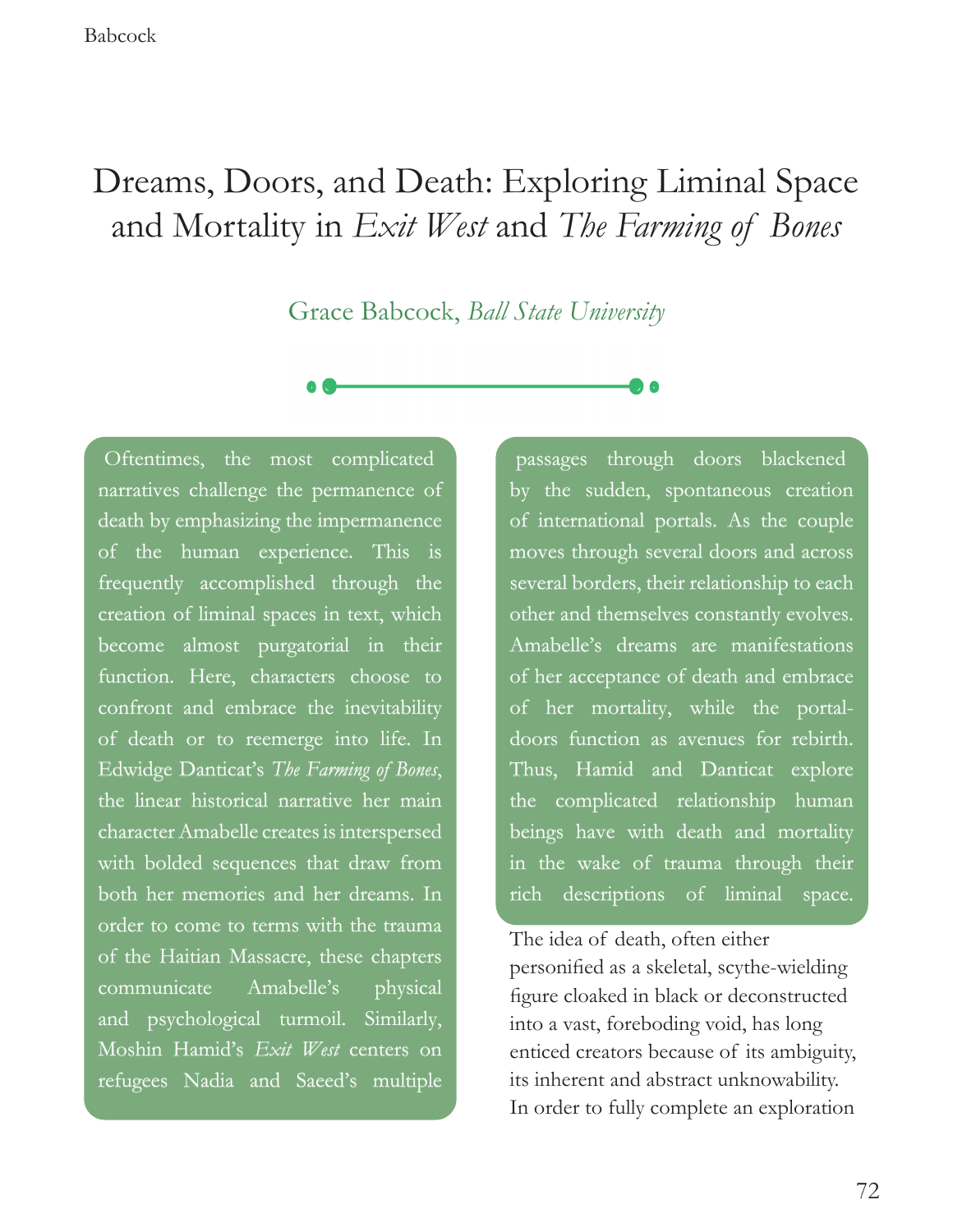of mortality without engaging with the permanence of sacrifcing a key character to the so-called "other side," many writers often choose to create an environment that exists between life and death, a liminal space that becomes almost purgatorial in its function and construction. Both Edwidge Danticat and Mohsin Hamid are two such novelists. Both choose to use liminal space as the primary environment for their characters to confront their mortality head-on. In Danticat's *The Farming of Bones*, the linear historical narrative her main character Amabelle creates is interspersed with ephemeral, bolded sequences that draw from both her memories and her dreams. In order to come to terms with the trauma of her parents' deaths and reconcile the life she lived with both Dominican and Haitian loved ones in 1937, Amabelle uses these chapters to communicate her emotional, physical, and psychological turmoil. Similarly, Hamid's *Exit West* centers on refugees Nadia and Saeed's multiple passages through doors blackened by the sudden, spontaneous creation of international portals. As the couple moves through several doors and across several international borders, their relationship to each other and themselves evolves to each new environment. When analyzing these two texts in conjunction, the border between life and death becomes increasingly hazy. There is pain on either side, and there is growth on either side. Hamid and Danticat explore the complicated relationship human beings have with death and mortality in the wake of trauma through their rich descriptions of liminal space.

To clarify, the aim of this argument is not to equate the experiences of the characters within these two texts, nor is it meant to erase the key differences in each novel's unique historical context. *The Farming of Bones* is a realist text set in 1937, before, during, and after the Parsley Massacre. *Exit West* is a magical realist novel set in the modern day, aiming to complicate and criticize the contemporary world's treatment of Middle-Eastern migrants. Rather, the synthesis of these two texts is designed to analyze how these two authors reconcile trauma (especially that which results from state-sponsored violence) with the inevitability of death and refections on corporality. Both choose to develop a sort of liminal space to explore the complexities of mortality, but their characters approach their survival in diverse ways. Similarly, both operate under a sort of shared sense of cultural liminality, one that closely identifes with that outlined by critical cultural theorist Homi Bhabha.

Culture, to Bhabha, inherently exists in what he calls the "realm of the beyond" (Bhabha 1). Essentially, he describes a sort of cultural liminal space tied to the development of personal and communal development. Bhabha claims that this tension between the weight of the past and the pull of the present, this "process of displacement and disjunction" is representative of adaptation, of cultural and personal growth (Bhabha 8). Through this discomfort and acknowledgement of the complexities of history, characters like Amabelle, Saeed, and Nadia have the opportunity to reconcile their past trauma with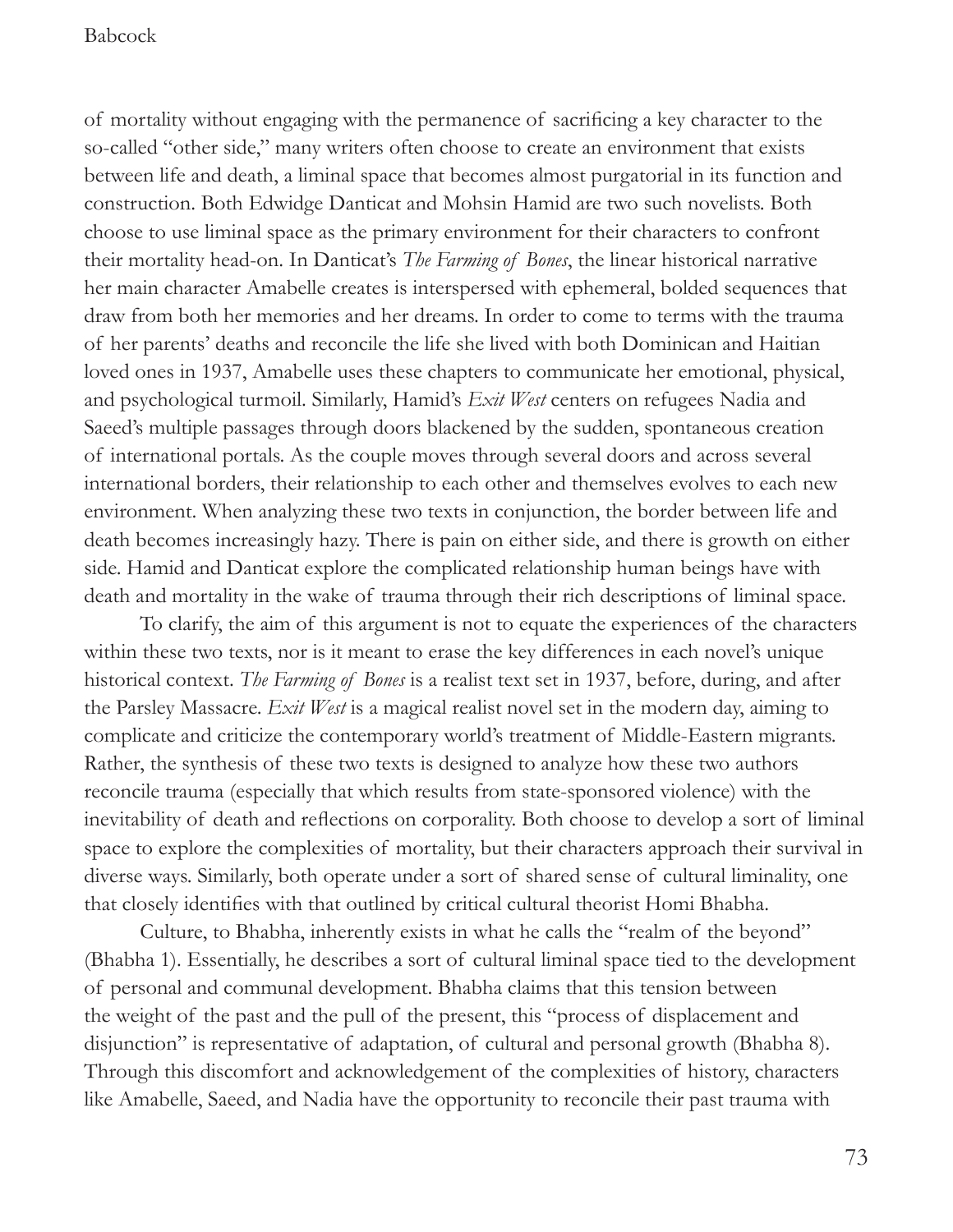their current lived experience. By using Bhabha's conceptions of liminal culture as the common thread that connects these two descriptions of the "in-between" spaces that "provide the terrain for elaborating strategies of selfhood" and redefne personal identity, the linkage between Hamid and Danticat's liminal spaces becomes self-evident (Bhabha 2). Amabelle, Saeed, and Nadia all reemerge from liminality radically different from when they frst entered that middling space.

The liminal spaces employed by Danticat are inherently a part of Amabelle herself. The space is created by her independent desire to refect on her internal, rich bank of memories and her experience of vivid, moralistic dreams. As a child, Amabelle experienced dreams that made her feel caught between the realm of humanity and the supernatural spiritual world. She insists that playing "with [her] shadow made [her] feel less alone," and that even the real people (including Sebastien Onius, the who Amabelle loves above all else) around her occasionally felt like they were "one of them" (Danticat 4). In her memories, the borderland between life and death is blurred as ghosts meld with people, as dreams bleed into reality. Similarly, when Amabelle nearly dies from a severe fever as a child, her dreams remind her that her life, while impermanent, is not quite over; Danticat personifes death in the creation of Amabelle's animated voodoo doll. The doll assures Amabelle that she "will be well again," and that she will live to be "a hundred years old, having come so close to death while young" (Danticat 56). These initial experiences, though loosely tied to the trauma of adolescence and illness, familiarize a young Amabelle with the death that she will eventually confront. Danticat uses the liminal space of Amabelle's childhood dreams as an introduction to the harsh realities she will soon face. This liminality reminds her of life's volatility, yet shields her from the brutal experience of living as a Haitian in the Dominican Republic that will later characterize her adulthood.

Though Amabelle is conscious of human mortality from both the beginning of the narrative and her life as a whole, the liminal space created by her memories makes death far more tangible to her, far more traumatic. In the same bolded passages that detail Amabelle's dreams, Danticat interweaves memory with Amabelle's linear lived experience. This is yet another instance of a blurred border complicating Amabelle's relationship to her interior self. The frst traumatic memory with which Amabelle and the audience are confronted occurs when she details her recollection of the day her parents died. While Amabelle describes how she watched her parents drown in the raging Dajabón River, she recalls how she screamed so intensely that she could "taste blood in [her] throat," lending an aspect of physical and emotional trauma to the scene (Danticat 50). Though she attempts to swim after her parents, to join them in their fght for survival, she is pulled back to life by two boys who remind her that "unless [she] wants to die...[she] will never see those people again."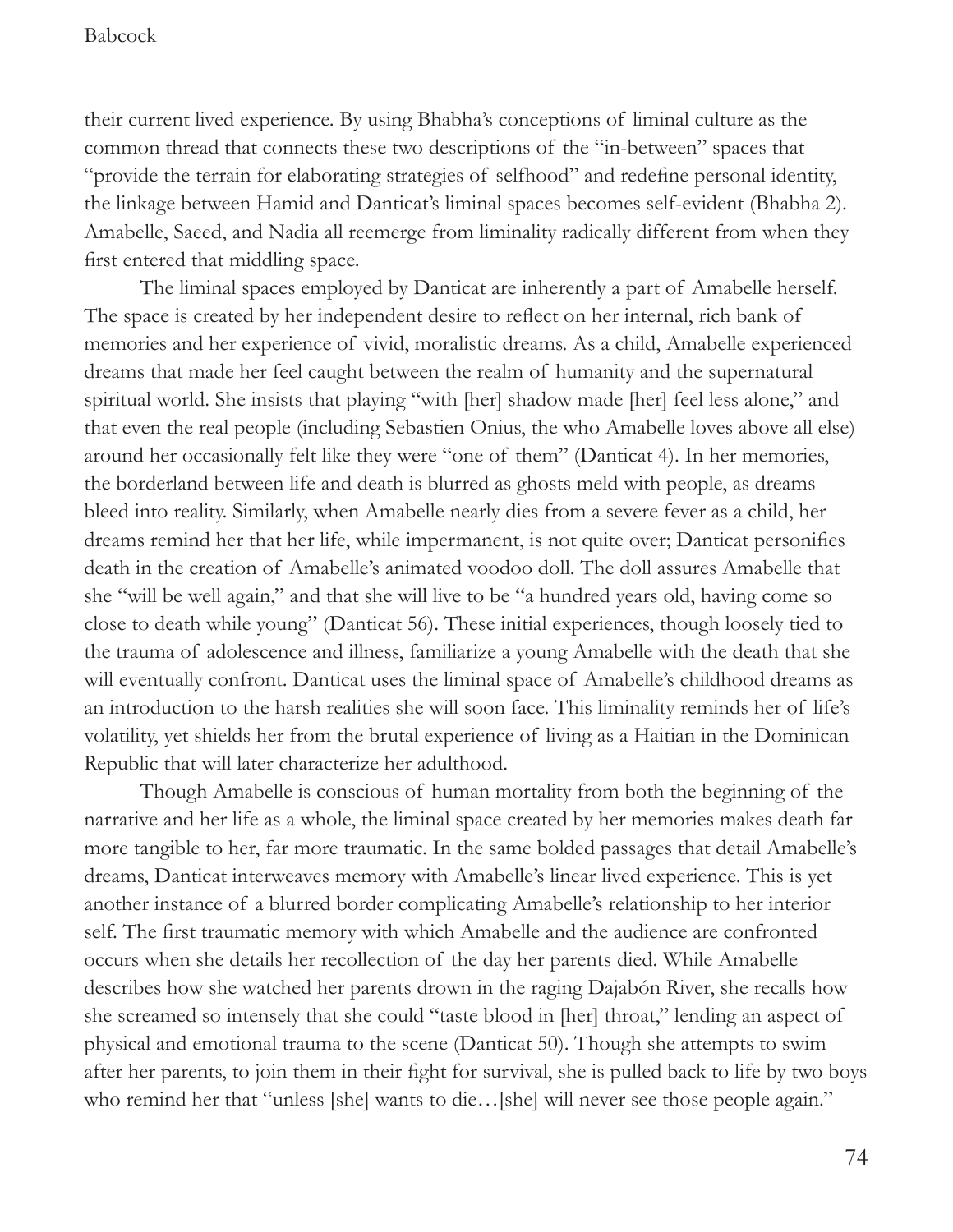(Danticat 50). As Amabelle continues to survive, to outlive both her parents, she slowly begins to process her trauma internally, choosing silent and dreamlike refection as a method of reconciliation with her past. According to Megan Feifer, Danticat draws attention to both Amabelle's emotional turmoil and her personal growth by creating a transition of "grief from that of posttraumatic shock to a longing to narrate" her lived experiences (Feifer 45). Feifer notes that Amabelle's recovery fuctuates, that the transition may be linear but is not necessarily direct. She moves through her trauma in waves, grieving at the same time she heals through expression. In this liminal space, Amabelle is directly confronted not only with mortality and the border between life and death, but with survivor's guilt. In order to process this internal confict and to avoid transgressing this border, she turns inward. She leans back into her dreams and her memories to rediscover her parents and reconnect with her emotions.

In Hamid's *Exit West*, the liminal space detailed in text takes on a far more physical element. It is represented by a sort of supernatural, border-challenging door that opens to another part of the world. Identifed only by their internal blackness, these doors allow free passage into a random, alternative spot across the seven continents; obviously, for those who seek refuge from their native homeland, these doors offer them a chance at a sort of "new life." Nadia and Saeed, who live in a unspecifed, war-torn country located somewhere in the Middle East, travel through these doors in order to both save their lives and salvage their burgeoning romantic relationship. Almost immediately after they travel through their frst door, Hamid employs his frst description of liminal space using the terminology associated with death and rebirth. Nadia, the character who is arguably the more emotionally aware partner in her relationship with Saeed, remembers that passage through the doors was known to feel "both like dying and being born" (Hamid 104). Upon embracing the darkness and emerging on the other side, Nadia notes that she felt "a kind of extinguishing" in her mind and body (Hamid 104). Both like a dying elder and a newborn baby, Nadia cannot stand and fghts for breath after emerging through the portal-door. For Nadia and Saeed, there is a defnitive "before" space and a defnitive "after" space as they exchange one location for another, their native culture for a foreign one. They make a deliberate choice to walk through the door, and their bodies pay a physical price for supernaturally moving across time, space, and land. They are transformed, entirely different from the two people who frst embraced the darkness of the door.

Similarly, the diction that Hamid uses to describe Nadia and Saeed's life both before and after their transition through time is riddled with reminders of mortality. Saeed moves out of his homeland with Nadia, a decision that means isolating his widowered father who wanted to stay close to Saeed's mother's grave. Hamid makes it known to his audience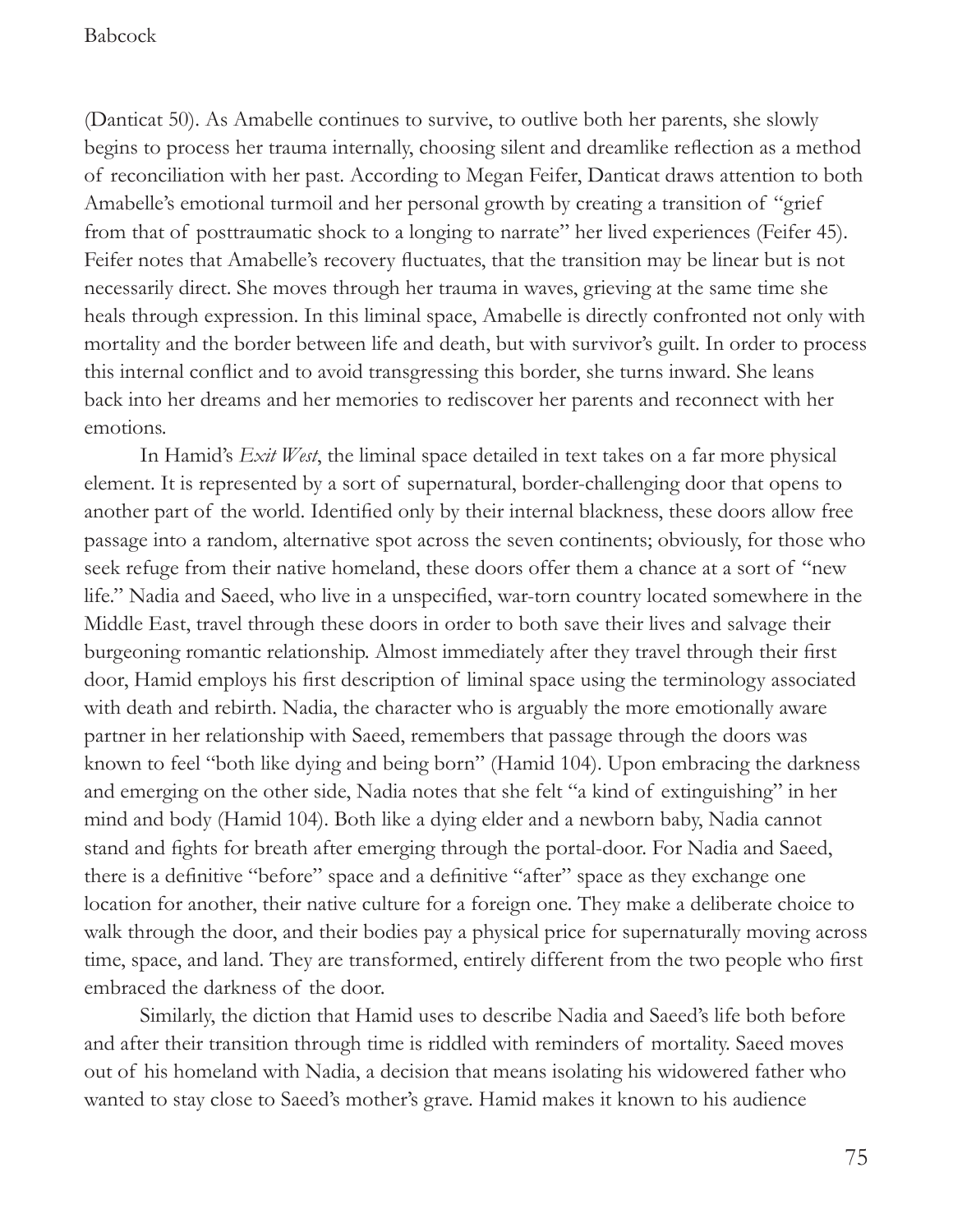that, much like death, the passage through the portal-doors is a permanent decision, one that radically alters both an individual's life and the lives of the people around them. Saeed recognizes that when a person makes the decision to migrate, they "murder from [their] lives those [they] leave behind" (Hamid 98). In using such extreme comparisons, Hamid raises the stakes of migration of this kind; Saeed and Nadia have to initially choose their lives together over the lives they had independently curated at home. The "death" of their past lives forces both characters to come to terms with the precariousness of their travels, of their lives. In order to move forward, to make progress, Nadia and Saeed have to recognize that their movement requires sacrifce. Both the companionship and the culture they were used to is radically and permanently altered.

In both cases, the liminal space created by the authors creates an avenue for selfrefection and personal growth. Amabelle matures rapidly because of her past traumatic experiences, but as a consequence she becomes an increasingly internal, isolated person, while Nadia and Saeed in contrast must cling to the familiar, to each other, in order to navigate their new world post-portal. Both authors explore mortality and impermanence, but their creation of liminal space ensures that both characters process their struggles in ways that are culturally and personally affrming. This choice once again refects Homi Bhabha's defnition of liminality, especially when he asserts that liminality is the "connective tissue" of identity (Bhabha 5). Without this in-between space, human beings would struggle to understand themselves and their position in their communities. In this sense, Danticat and Hamid are essentially exploring different reactions to change, loss, and grief in the context of an "interstitial passage," especially one that "entertains difference" in interpretation and narrative result while still acknowledging the impermanence of the human experience and the unknowability of one's own fate (Bhabha 5). Their liminal spaces in text provide the "room" for each character to grow into a new, fuller version of themselves because of the fexibility these spaces offer.

However, given that Amabelle's space is entirely confned to the inside her own mind while Nadia and Saeed's space is externally represented by the portal doors, it is important to make the distinction between their experiences with liminality. Since Amabelle refects exclusively on the internal level, she cannot share her trauma in the same way that Saeed and Nadia can. Through a shared bodily experience, a passage through a physical door, Nadia and Saeed can empathize with each other's feelings on a more intimate level. Conversely, Amabelle's experience is deeply personal to her. While her dreams and memories give her the necessary space for recovery, she has trouble commiserating with fellow orphans and fellow refugees because they cannot know exactly how she carries her trauma. According to scholar Oana-Celia Gheorghiu, Nadia and Saeed's passage through the doors instantaneously allows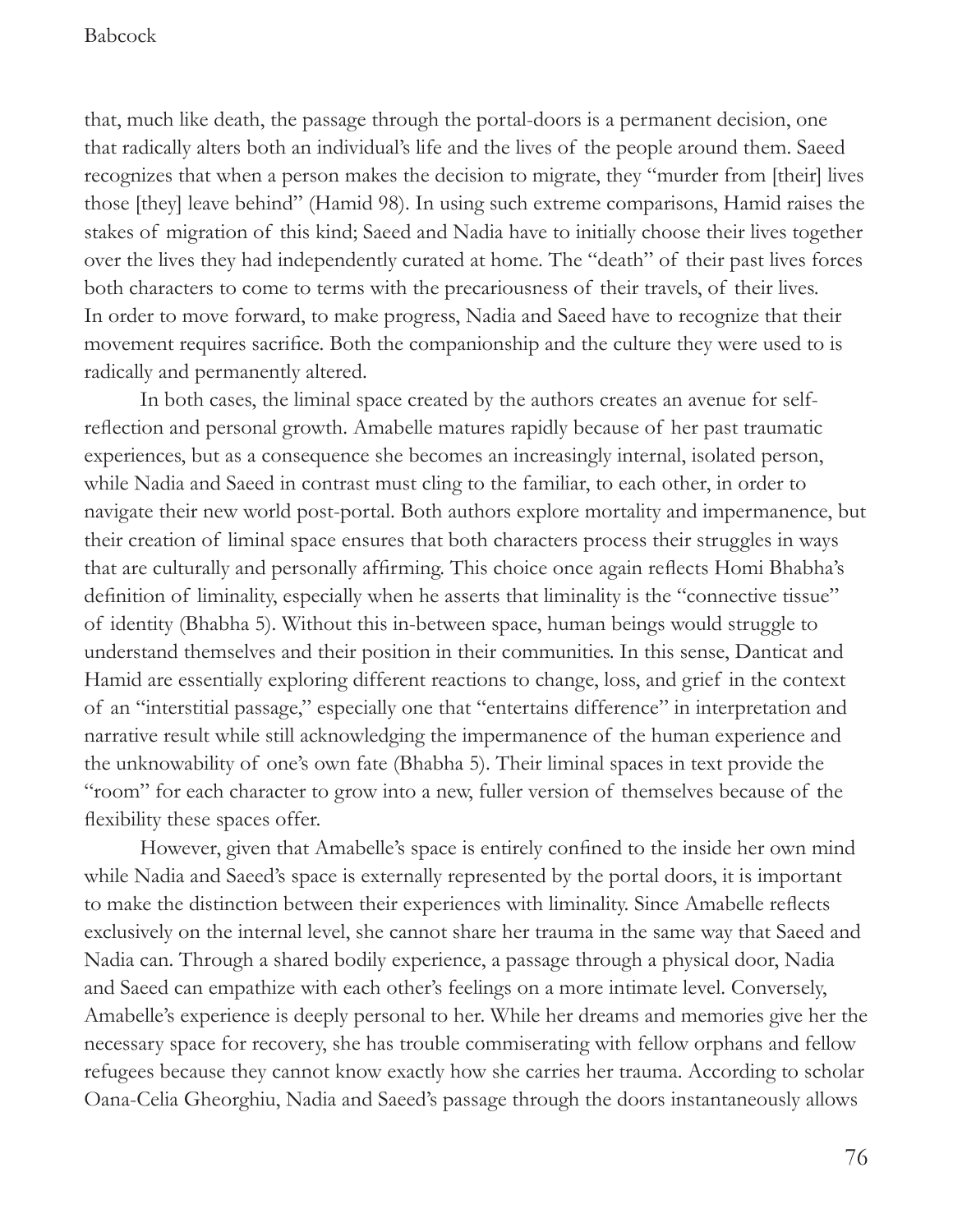their "bodies to move as fast as [their] minds," lending their experience the proper physical vocabulary to communicate their trauma to both one another and their fellow refugees (Gheorghiu 88). Amabelle has no such language, choosing instead to communicate to the audience alone through the dialogue of her dreams. Though the function of both spaces is essentially identical, the recognition of the key difference in physicality reveals the different strategies for healing. Amabelle's is fueled by pensiveness, refection, and an embrace of the past, while Nadia and Saeed's is fueled by commiseration, communication, and an embrace of the present moment. For Nadia and Saeed, the doors are a physical escape; for Amabelle, her dreams and her memories are an emotional safe haven.

The bolded sequences in Danticat's work quickly grow from the simple narration of dreams and memories into a space for Amabelle to actively process her trauma. However, her growing preference towards her internal experience rather than the establishment of supportive networks outside her own mind ultimately prevents her from being able to embrace her new experience, her life after the massacre. As critic Eliana de Souza Ávila remarks, Amabelle initially experiences a sort of "numbness" after the massacre, an innate "disidentifcation from the surreal horror" that the death of her friends and even the loss of Sebastien thrusts upon her already grief-stricken body (de Souza Avila 27). Though she fnds safety and refuge across the Haitian border with Yves, Sebastien's friend (and, momentarily, her lover), Amabelle cannot fully release herself from her past, attempting simultaneously to nurse her new traumas while preventing old ones from tearing open once again. She does so by turning inwards, crossing into her own liminal space. In a dream, Amabelle conjures a dust storm where people who she cannot identify walk before her. Embodied as her childhood self, she clings to her father and mother's hands. However, when the storm subsides and the dust settles, Amabelle is left alone, with her "hands raised up, in motionless prayer," as if abandoned by every person meant to guide her (Danticat 137). This dream, intentionally crafted by Danticat, is to encourage the reader to recognize Amabelle's isolation and the inherent impermanence of her situation, of her life. Almost every person she has loved has slipped through her fngers like sand, crossed over the border of death and left her feeling entirely alone. She is precariously caught between life and death, and transgressing this border means embracing her family but sacrifcing her new relationships, her new experience. In visualizing the chaos as a dust storm, Amabelle is able to grapple with her isolation, to give herself tangible meaning to her grief and loneliness.

Amabelle further confronts and soothes her mounting grief by recognizing the healing power of her dreams after frst speaking with other survivors. They attempt to provide her with support but can offer no salve as potent for Amabelle as her own inner sanctuary. She speaks with Yves, with his mother, Man Rapadou, and Sebastien's mother,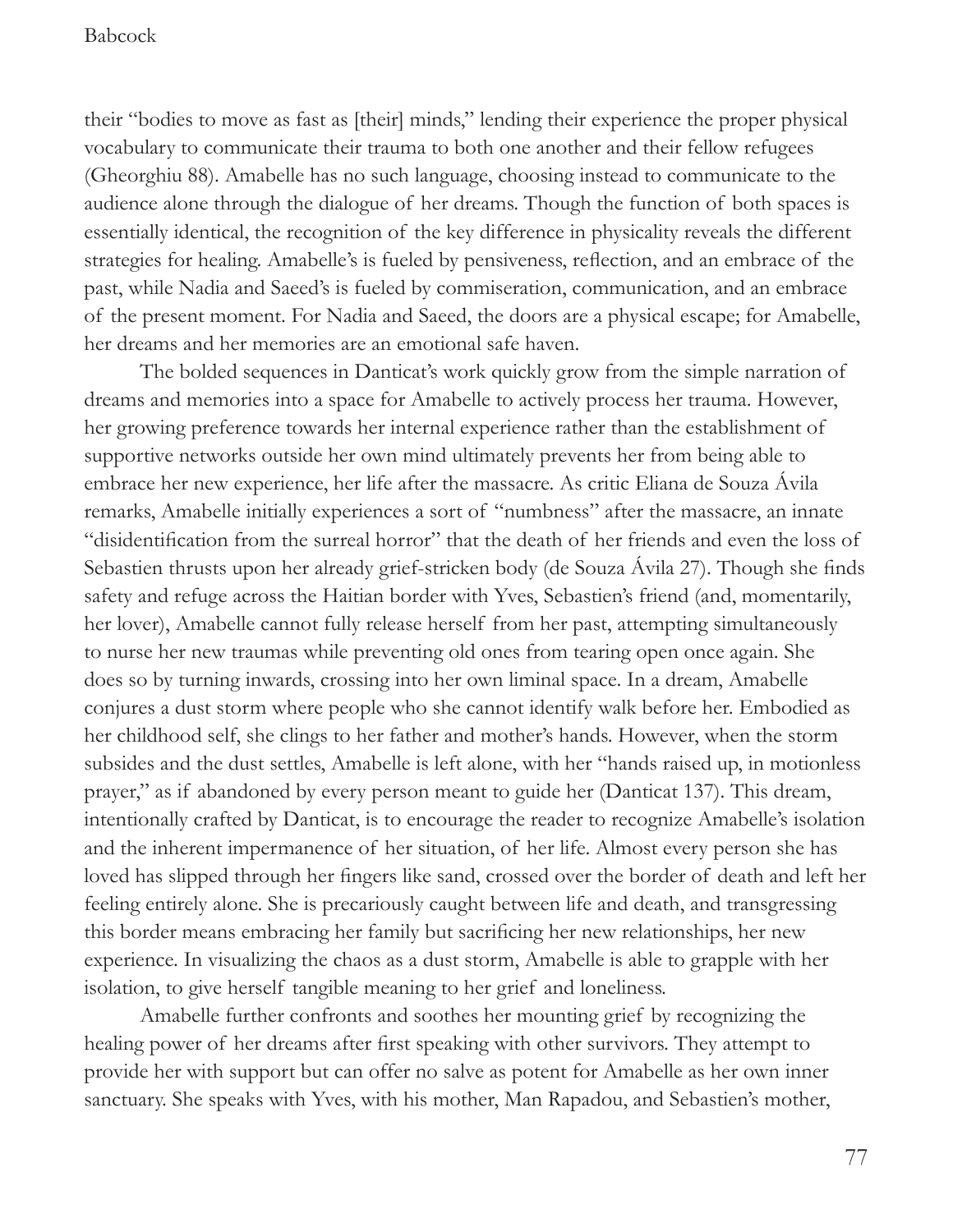Man Denise, all in hopes of fnding closure; while she emerges from each conversation with more strength, she is also reminded of her grief, of the things she had lost. After all these conversations, Danticat includes one of the longest bolded passages yet, allowing Amabelle the space to arrange her complicated feelings and understand that her old life has disappeared, has died with many of her loved ones. In her dream, she claims that the "dead season is, for [her], one never ending night," and that the only way to ease her pain is to cross into "heaven," or the "veil of water that stands between [her] parents and [her]" (Danticat 262). The fact that she frequently emerges from her liminal space, from her dreams, from her heaven, is the only thing that "makes [her] alive" (Danticat 263). Literary critic Jennifer Harford Vargas asserts that, "in her interior life," Amabelle becomes the most cognizant of her suffering and comes to terms with it by meditating "on her own shadows and hauntings by fusing them with collective losses and disappearances" (1166). By giving her loved ones new life in her mind, Amabelle transcends the previously solid border between life and death. However, she cannot exist in this liminal space permanently despite the relief it gives her from her "internal struggles" and "the pain of her losses" (Vargas 1166). She compares her dreams to an "amulet" that protects her "from evil spells," from experiencing further suffering (Danticat 264). She is slowly discovering that, in order to truly heal from her trauma, she must embrace the hurt, her grief, and her life's transience by leaning into her past.

Nadia and Saeed, however, come to terms with their losses together. Since they do not carry their liminal space with them, since their memories do not feel tangible like Amabelle's, they can grieve as a pair and, eventually, as a collective. According to scholar Michael Perfect, Hamid extends the liminal space of his portal-doors to the descriptions of refugees across the world, stating that migrants are "between roads and next to boundaries, and they sleep in the margins of streets" (191). Upon trying to navigate their new environment and their evolving relationship, Nadia and Saeed become increasingly aware of their surroundings. They initially cling to one another for support. They pitch their tents together, sleep in the same bed, share the same food, and make joint decisions on when and where they want to go next. They shield one another from extra pain by providing each other with reminders of home. They notice that their own migration, their own diffculty, is similar to every other person who passed through that marginal, liminal space between the portals. According to scholars Knudsen and Rahbek, the fuid migration and the suffering that often accompanies it in *Exit West* is "intrinsic to human nature," and the experiences of Nadia and Saeed are recognized as almost universal (445). They recognize that loss is a part of movement, that "this loss unites humanity" and their ability to understand the "temporary nature of our being-ness" allows them to fnd support and comfort (Hamid 203). Even when cognizant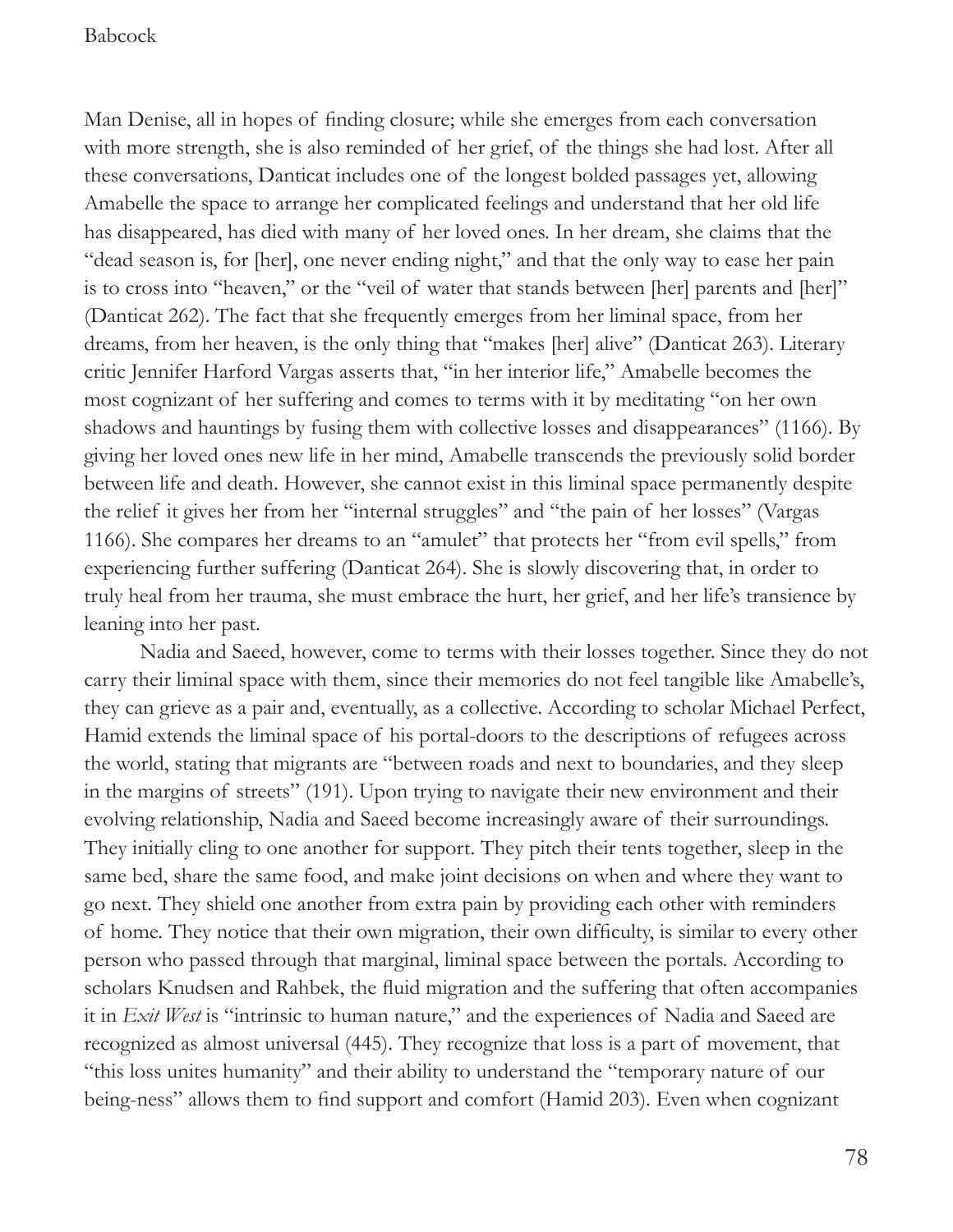of the inevitability of dying, "in the face of death," both Nadia and Saeed are aware that a better world for themselves, for their families, and for their peers is possible (Hamid 203). They fnd solace in community, in collectivity; they see impermanence represented in themselves and in their fellow portal migrants.

However, the strain of migration and the constant pressure of becoming houseless, starved, or marginalized like the people they see around them strains their relationship. As they grow into two separate people, their idea of what their lives should be changes. Nadia is socially active and areligious, while Saeed is internal and deeply spiritual. They simultaneously feel "friction," "resentment," "love," and "loyalty" towards one another, but their tension, proximity, and shared trauma prevents them from attaining comfort and happiness in their new existence (Hamid 203). Their connection makes them feel caught, pulled between their lives before the portals and their lives after. They make the decision to separate as they have made every other: together. Hamid calls attention to the end of their relationship by framing it as a sort of passing on. He notes that the end of a couple is a "small death" in and of itself (Hamid 205). The "notion of death, of temporariness" is highlighted through Nadia and Saeed's breakup, through their mutual decision to cut ties, but so too is the "value of things," especially their lives (Hamid 205). At the end of the novel, Nadia and Saeed are completely at peace, but they are completely separated. Nadia has found companionship with a cook, Saeed with a pastor's daughter. Love still exists between them, but it is not romantic; the consequence of their continuing lives is their relationship. In order to live on, to escape the constant middle-existence the portal passages and border-crossings presented to them, their partnership must come to an end.

The fnal scene of *The Farming of Bones*, in contrast, is one of reunion in death. After weeks of existing between her dreams and her new reality, Amabelle makes the decision to travel once more over the border to make a fnal visit to her old home in the Dominican Republic and the Massacre River. As she stands before the place her parents died, the place where hundreds of Haitians were murdered, and the symbolic resting place of Sebastien, Amabelle makes one fnal reference to the salvation of her dreams. She claims that she looked to them "for softness, for a gentler embrace, for relief from the fear of mudslides and blood bubbling out of the riverbed" (Danticat 308). She sees the river as "Sebastien's cave, [her] father's laughter, [her] mother's eternity," and so as she foats atop its waters "like a newborn in a washbasin" (Danticat 308). She surrenders her life over to her dreams, over to her past. She embraces life's impermanence by launching herself into her dreams, living amongst her family rather than her painful new memories. She heals her trauma by leaning into her own mortality, by accepting it with the sense of peace that was not afforded to her parents, to her beloved. Her trauma is healed through dreaming, through reunifcation.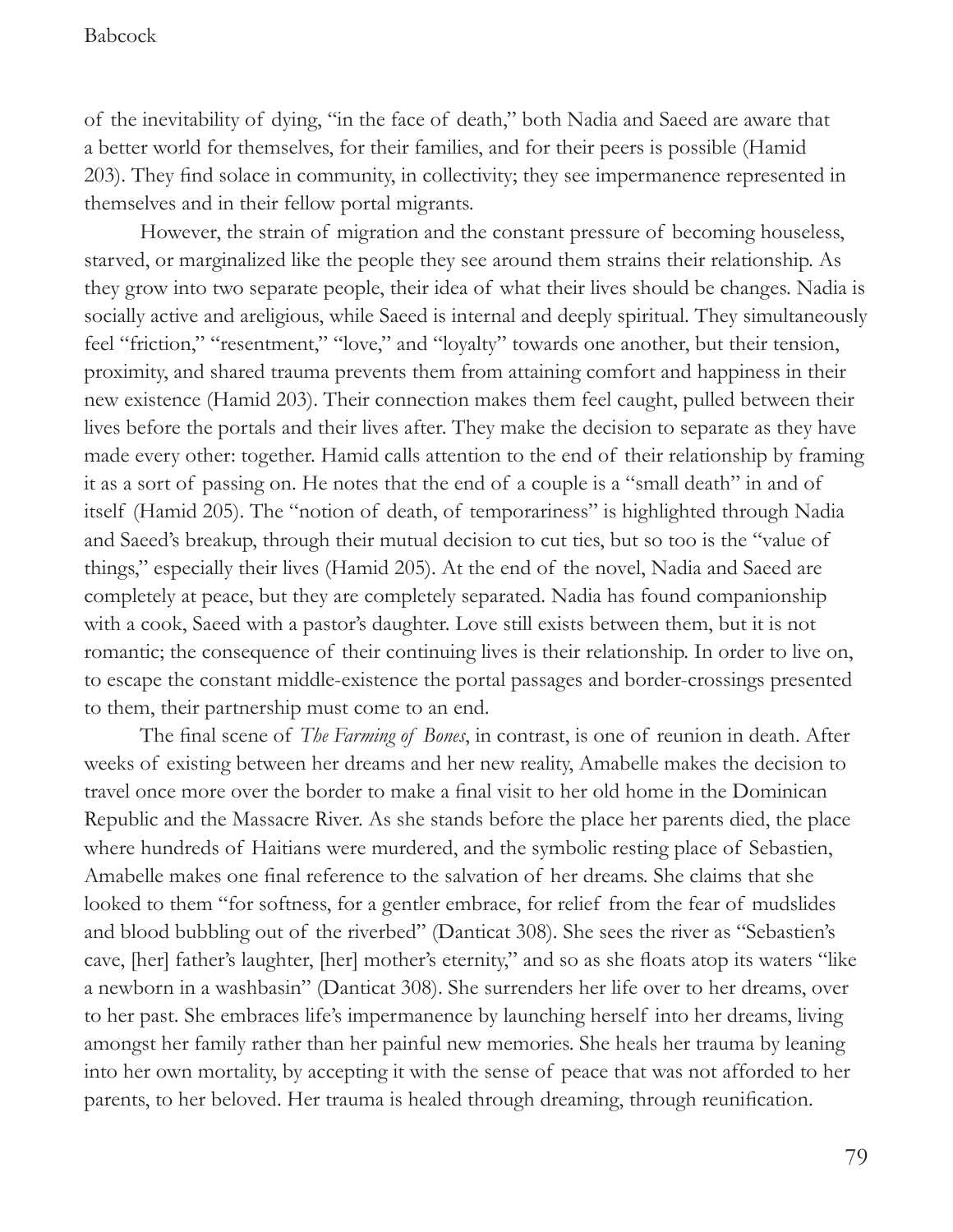The climaxes of *The Farming of Bones* and *Exit West* explore both the acknowledgement of death and of life, but the decision to accept life's impermanence is carried out by Nadia, Saeed, and Amabelle to differing degrees. The choice to embrace death or rebel against it reveals the long-term effects of emotional pain and the volatility of life; both sets of characters have to survive in tumultuous, unfamiliar settings, yet both react differently. In both these instances, Amabelle, Nadia, and Saeed develop new "strategies of selfhood" as a result of their passages through liminal as described by Bhabha (Bhabha 2). While Nadia and Saeed's senses of identity have been strengthened by their communities, Amabelle's is uniquely "singular" because of her choice to embrace her own dreams, her own memories of the past (Bhabha 2). Though Amabelle's ultimate fate is intentionally left ambiguous, she acknowledges her mind and her dreams as her safe haven. She decides in her fnal moments to side with her memories and her lost loved ones, to cease her internal liminality by excluding herself from her post-massacre life. Amabelle reconciles with her trauma by exploring and embracing death, choosing to "reunite" with the fgures she lost in both her dreams and at the conclusion of the novel. Conversely, Saeed and Nadia choose to embrace their new lives after traveling westward, choosing to appreciate their lived experience for what it is, while they have it. After confronting liminality and emerging from the other side, Nadia and Saeed are reborn. However, the end of their relationship still refects the impermanence of the human experience. While Amabelle's journey concludes, Nadia and Saeed's just begins. After the doors, Nadia and Saeed are bright, alive, and separated; after her dreams, Amabelle is tranquil, at peace, and reunited.